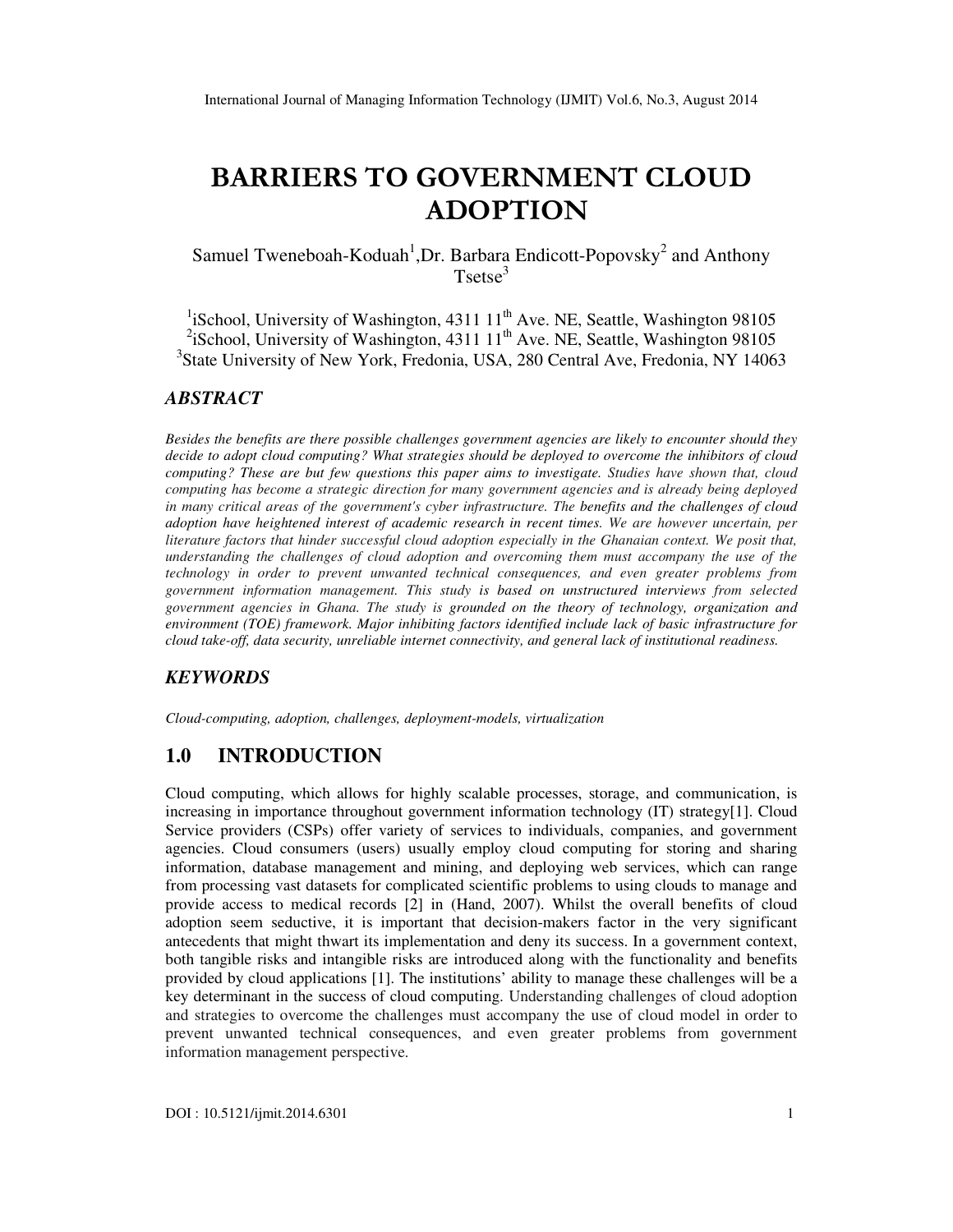International Journal of Managing Information Technology (IJMIT) Vol.6, No.3, August 2014

Currently, there exist very few studies that investigate migration of existing public agencies' IT systems to the cloud in the Ghanaian context, concern that motivated the call for this study. Furthermore, little has been published about the implications of cloud computing from an enterprise or organizational perspective[3].

This is how the rest of the paper is structured: The next section provides background study on cloud computing, we provide data on global government cloud adoption in section III. Section IV looks at the research method and results of the study while section V discusses our findings with conclusion.

## **1.1 BACKGROUND**

The rapid advancement of information technologies (IT) has contributed to the downward trend of the cost of computing resources. While prices of computing resources keep slumping, the technologies that depend on these resources are becoming more powerful, sophisticated and ubiquitously available than ever before. This advancements in network and Internet technologies have led to a computing model known in as cloud computing. The model enables services providers known as Cloud Service Providers (CSPs) to provide computing resources as utilities through the Internet to Cloud Service Consumers (CSCs). Cloud computing is defined as a model for enabling convenient, on-demand network access to a shared pool of configurable computing resources (e.g. networks, servers, storage, applications, and services) that can be rapidly provisioned and released with minimal management effort or service provider interaction[4]. The three most common cloud services are Software-as-a-Service (SaaS), Platform-as-a-Service (PaaS) and Infrastructure-as-a-Service (IaaS). The model is also described by how it is deployed. The most popular among them are private, community, hybrid and public clouds (figure 1).



Figure1: Cloud architecture

The emergence of cloud model has made a tremendous impact on the IT industry over the past few years, where large companies such as Google, Amazon and Microsoft strive to provide more powerful, reliable and cost-effective cloud platforms. Below are few compelling features that have made cloud model attractive to business and government agencies all over the world:

- i. No up-front investment: Because cloud computing operates like the traditional utilities, pricing of cloud services is based on pay-as-you-use. For this reason CSCs do not need to invest in technology infrastructure to start gaining the benefit of cloud computing. Consumers simply pay for the resources they use according to their needs and requirements.
- ii. Lowering operating cost: Because resources in cloud environment can be rapidly allocated and de-allocated, service providers rent cloud resource according to their needs.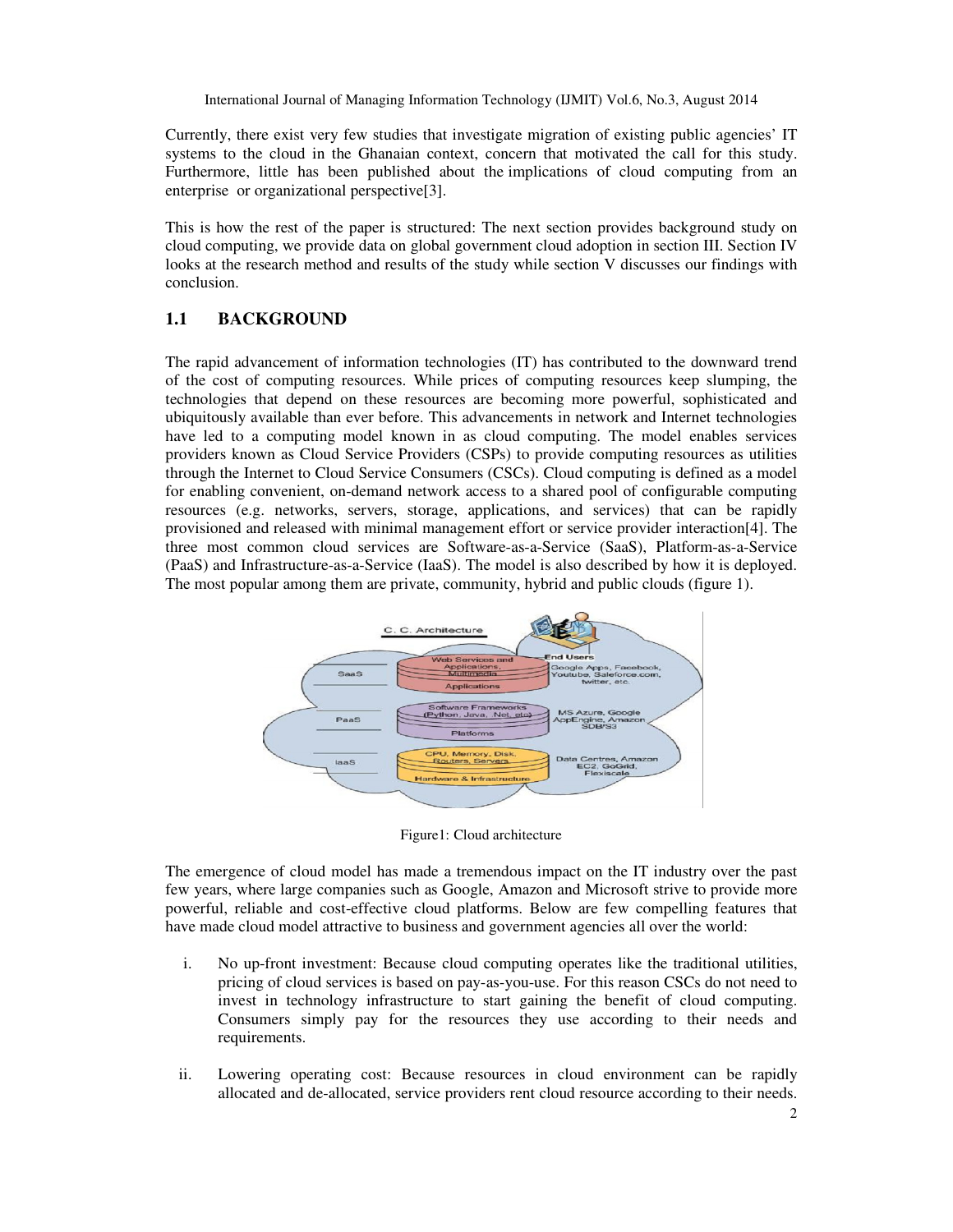International Journal of Managing Information Technology (IJMIT) Vol.6, No.3, August 2014

With this feature, consumers are able to request resources based on their own needs preventing unwanted or under/over utilization of computing resources saving considerably on IT cost.

- iii. High scalability: Scalability is the ability of a system to expand to meet internal and external demands. This enables cloud infrastructure providers to pool large amount of resources from data centres sometimes across different geographical locations and make them accessible to meet rapid demand from consumers.
- iv. Easy access: Cloud services are internet and web based, making them accessible through variety of internet enabled devices such as phablets, tablets, cell phones, laptops and the traditional PCs.

The three key benefits government agencies could derive from well implemented cloud models include (but not limited to): increase productivity, ease scalability and overall cost cutting (figure 2).



Figure 2: Key Benefits of Cloud Adoption

*Cutting cost:* SaaS enables government agencies to minimize costs on software acquisition and maximize operational performances. This allows CSCs to pay for software according to their needs. For instance, if clients need an application for a short period of time, they only pay for application that is needed instead of paying for complete licensing for software that might not be needed. As service providers own and host software, users benefit from ongoing upgrades and updates as well as maintenance without the associated costs and time constraints. Moreover, since CSPs use multiple redundant sites, they are able to provide reliable and secure locations for data storage which provides greater security which is ideal for disaster recovery and business continuity. Government agencies are therefore not worried about the loss of data and creating recovery backups.

*Easy Scalability:* Depending on services needed, cloud users are able to scale back the amount of storage space needed, or raise it according to the pattern of growth. This is especially helpful for agencies that are trying to save money at every possible turn. If an agency is a SaaS user, the user can also request to adopt PaaS or IaaS whenever required. With an on-demand integration of cloud services, CSCs can quickly and easily increase or decrease connections, transactions, or the number of companies in their integration community, and then scale up when resources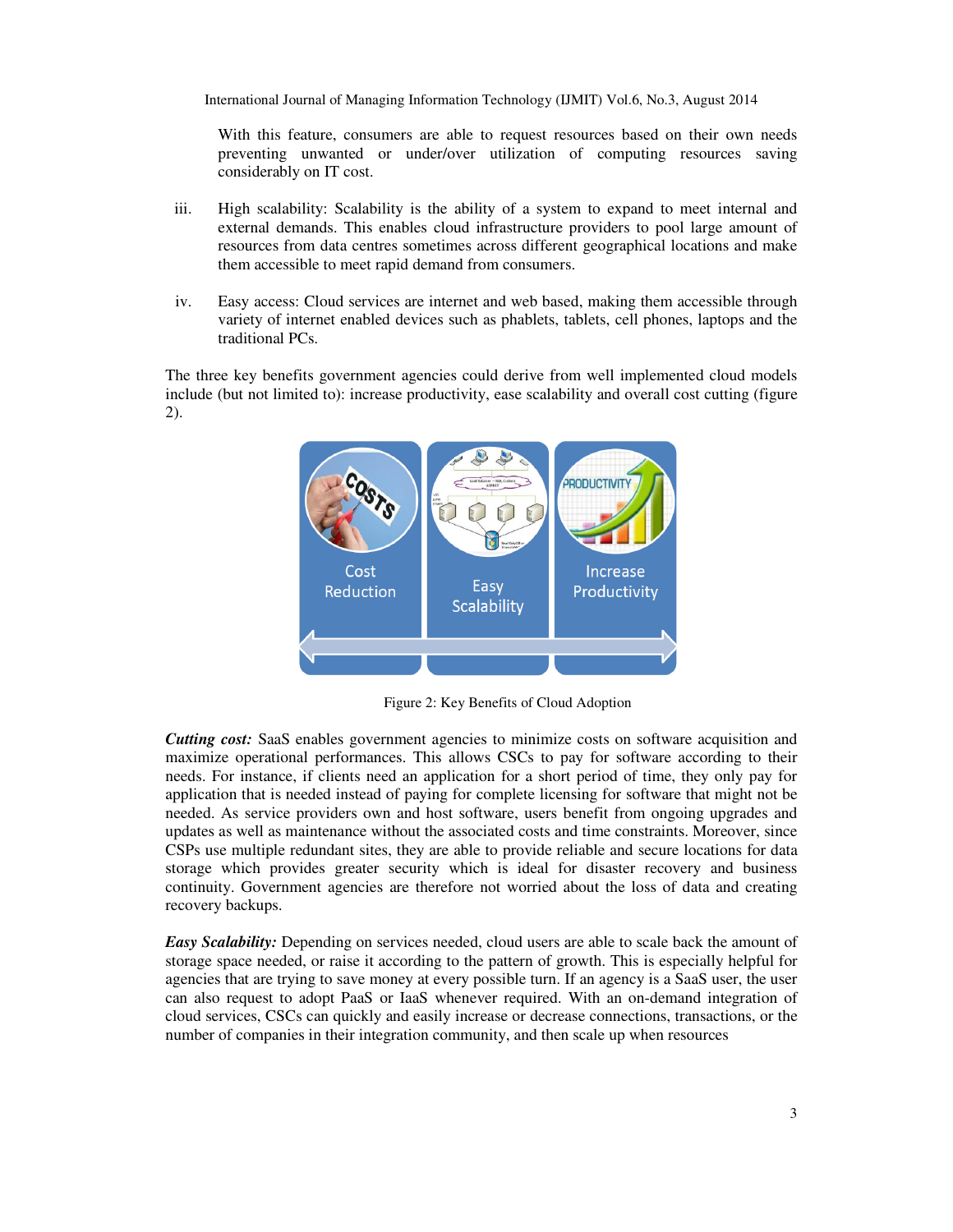International Journal of Managing Information Technology (IJMIT) Vol.6, No.3, August 2014

requirement increases. The elimination of an up-front commitment by CSCs enables agencies to start small and increase hardware resources as and when the needed.

*Increased Productivity:* There has been an upsurge in the demand for services by citizenry in both developed and developing economies. To meet this demand, both private and public institutions around the world need to communicate, collaborate and share data. Cloud enables government services to be accessed by citizens anytime anywhere. With the use of cloud applications, citizens can access government services (taxes, pensions, medical records, transport information, forms, view updated orders or transactions) anywhere anytime as long as they have internet access. This enables public organizations to deliver effectively and efficiently, making them more productive, leading to improved services and overall satisfaction.

# **1.2 CLOUD COMPUTING IN GOVERNMENT**

According to International Data Corporation[5], worldwide spending on public cloud services reached \$47.4 billion in 2013 and is expected to be more than \$107 billion in 2017. Moreover, over the 2013–2017 forecast period, public cloud services have a compound annual growth rate  $(CAGR)$  of 23.5%, five times that of the IT industry as a whole[5]. Cloud computing certainly seems to be the phrase *"du jour*" in much of the computing world today, many experts now think that cloud computing will be "the next big thing"[6]. The promise of cloud computing is that, it can bring together practices, tools and technologies that will better position a public organisations to operate in a significantly more efficient, predictable, flexible, and accountable manner. From literature reviewed, most government cloud adoption strategies include the use of cloud-based productivity and project management tools that are also popular with businesses. As well as gaining significant cost savings, governments also use cloud technology to increase the quality and innovation in the services they provide to citizens, businesses and other governments.

Government use of cloud computing is gradually increasing in areas such as transport services, health services, education, contracting and now managing of utility services [5]. Countries leading the way in cloud adoption in terms of Government institutions are USA, Japan, Australia, Finland, Denmark, Sweden and United Kingdom[6]. Table 1 below provides examples of cloud adoption, planned adoption, and cloud model use by selected government agencies.

| Country        | <b>Services</b>           | <b>Details</b>                                      |  |  |
|----------------|---------------------------|-----------------------------------------------------|--|--|
| United Kingdom | Digital Britain (G-cloud) | An important aspect of the Digital Britain strategy |  |  |
|                |                           | is to improve governmental IT and allow for more    |  |  |
|                |                           | services to migrate online [7]                      |  |  |
| Finland        | Cloud Software Program    | The four-year Cloud Software Program (2009-         |  |  |
|                |                           | 2013). This seeks to support business developing    |  |  |
|                |                           | cloud solutions[8].                                 |  |  |
| Spain          | 'Un alcorque, un árbol'   | Adopted by Madrid City Council to help manage       |  |  |
|                |                           | more than 245,000 trees around the capital cared    |  |  |
|                |                           | for by 300 maintenance workers[9].                  |  |  |
| Japan          | The "Kasumigaseki Cloud"  | This project allows for greater information and     |  |  |
|                |                           | resource sharing promoting more standardization     |  |  |
|                |                           | and consolidation in the government IT resources    |  |  |
| Hong Kong      | GovCloud                  | This is government private cloud which is used to   |  |  |
|                |                           | host common apps for shared by Hong Kong            |  |  |
|                |                           | government departments. Services such as e-         |  |  |
|                |                           | procurement, e-invoicing, human<br>resource         |  |  |
|                |                           | electronic<br>information<br>and<br>management      |  |  |
|                |                           | others,<br>placed<br>management,<br>among<br>are    |  |  |

Table 1: Global cloud adoption from selected countries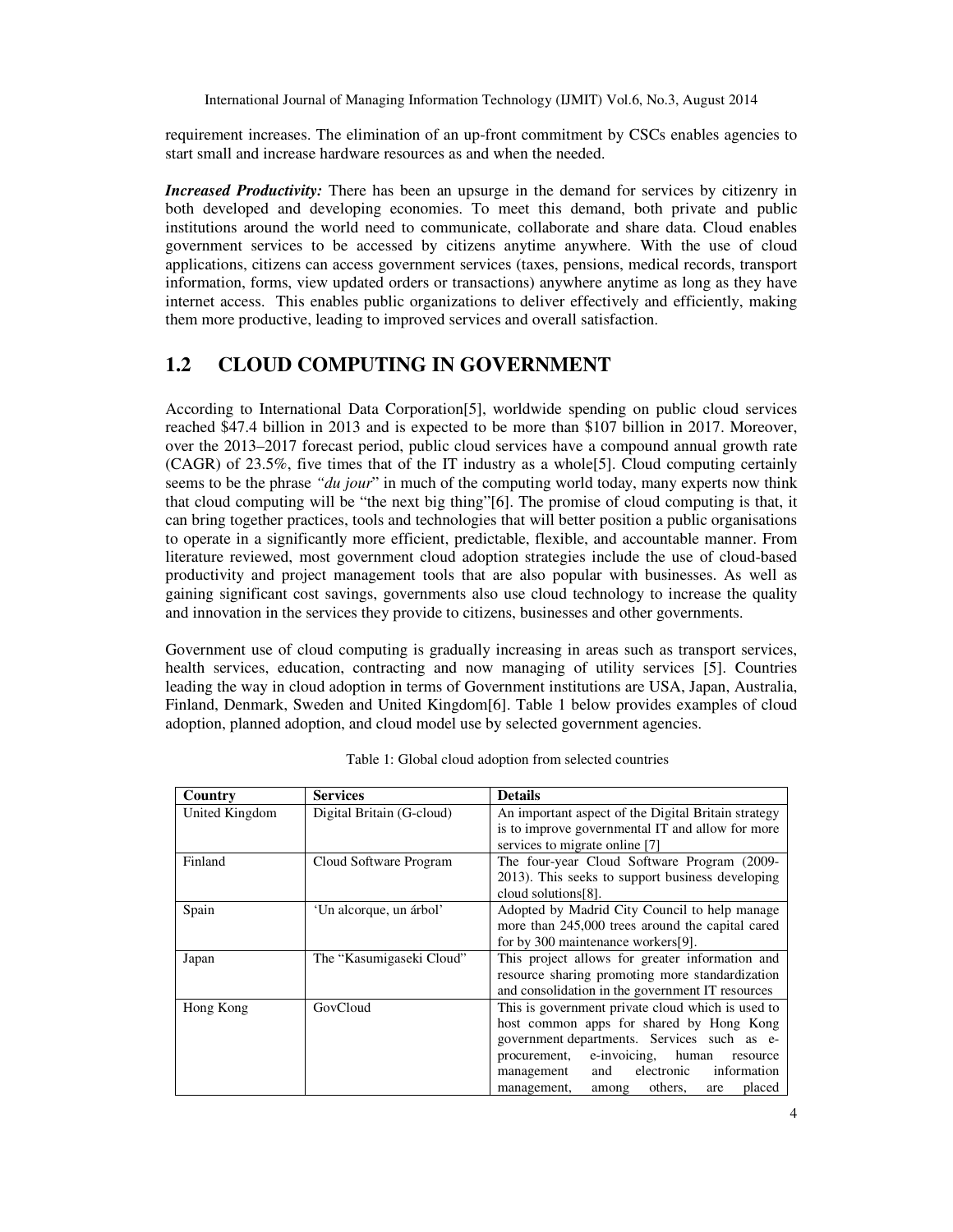|                       |                                | on GovCloud.                                        |  |  |
|-----------------------|--------------------------------|-----------------------------------------------------|--|--|
| USA - General         | USA.gov and its Spanish-       | With the shift to cloud-based hosting, the GSA      |  |  |
| <b>Services</b>       | companion<br>language<br>site, | can use "cloudbursts" to increase capacity as       |  |  |
| Administration        | GobiernoUSA.gov                | needed, rather than having to host server capacity  |  |  |
|                       |                                | (and the costs—in personnel and energy—             |  |  |
|                       |                                | necessary to support this largely idle capacity) to |  |  |
|                       |                                | handle the web traffic experienced only at peak     |  |  |
|                       |                                | times $[5]$ , $[10]$ , $[11]$ .                     |  |  |
| The White House -     | Google Moderator               | The cloud-based application allowed for hundreds    |  |  |
| <b>USA</b>            |                                | of thousands of votes to be cast on the almost ten  |  |  |
|                       |                                | thousand questions that were submitted for          |  |  |
|                       |                                | possible use in the live event with the president.  |  |  |
|                       |                                | Moreover, Office Management and Budget using        |  |  |
|                       |                                | cloud based applications to interact with state and |  |  |
|                       |                                | local agencies receiving stimulus funding[10].      |  |  |
| NASA, USA             | NEBULA cloud computing         | Designed to allow for greater transparency and      |  |  |
|                       | platform                       | public involvement with space efforts, while        |  |  |
|                       |                                | serving as a "seamless, self-service platform" that |  |  |
|                       |                                | consolidate the agency's web offerings into a       |  |  |
|                       |                                | single portal, and provide NASA personnel with      |  |  |
|                       |                                | "high capacity computing, storage, and network      |  |  |
|                       |                                | connectivity and a virtualized, scalable approach   |  |  |
|                       |                                | to achieve cost and energy efficiencies" (Martin    |  |  |
|                       |                                | $K2012$ .                                           |  |  |
| <b>SLOVENIA</b>       | <b>KC</b> Class program        | Collaborating platform that brings together         |  |  |
|                       |                                | researchers and developers from six small           |  |  |
|                       |                                | businesses, four middle-sized enterprises, and      |  |  |
|                       |                                | seven research organisations, who work to           |  |  |
|                       |                                | develop local solutions, services and products in   |  |  |
|                       |                                | the field of cloud computing [12]                   |  |  |
| <b>EU</b> Initiatives | <b>EU Cloud Strategy</b>       | In addition to setting-up internal, private cloud   |  |  |
|                       |                                | environments, European nations were beginning       |  |  |
|                       |                                | to explore the use of cloud-based computing in the  |  |  |
|                       |                                | following areas: management of public sector        |  |  |
|                       |                                | housing, transportation service, census, health     |  |  |
|                       |                                | services, contracting and education services.       |  |  |
|                       |                                |                                                     |  |  |

# **2.0 THEORETICAL REVIEW**

Multiple theories exist in literature for the research of information systems adoption[13]. In order to achieve our goal, we borrow some theoretical concepts from one of these theories which epitomize our understanding and shape the direction of the study. From the theory, we posit that internal and external organisational factors, available technologies and environmental factors are key drivers for successful cloud adoption in Ghana. From these contexts, we attempt to holistically review and investigate the antecedents that might hinder the successful adoption of cloud computing in Ghana. To do this, we adopt technology, organization and environment (TOE) framework by Tornatzky and Fleischer (1990). The TOE framework was adopted due to its philosophical constructs. Moreover, the framework has been used for studying adoption of different types of IT innovation especially at the organisational level. It provides theoretical basis, consistent empirical support and the potential application to IS innovation domains, even though specific factors within the three contexts may vary across different studies[14].

Developed in 1962 by Rogers with further work on it in 1990 by Tornatzky and Fleischer in 1990, TOE identifies three key constructs that influence the process by which organization adopts and implements technological innovation. First, the technological context refers to characteristics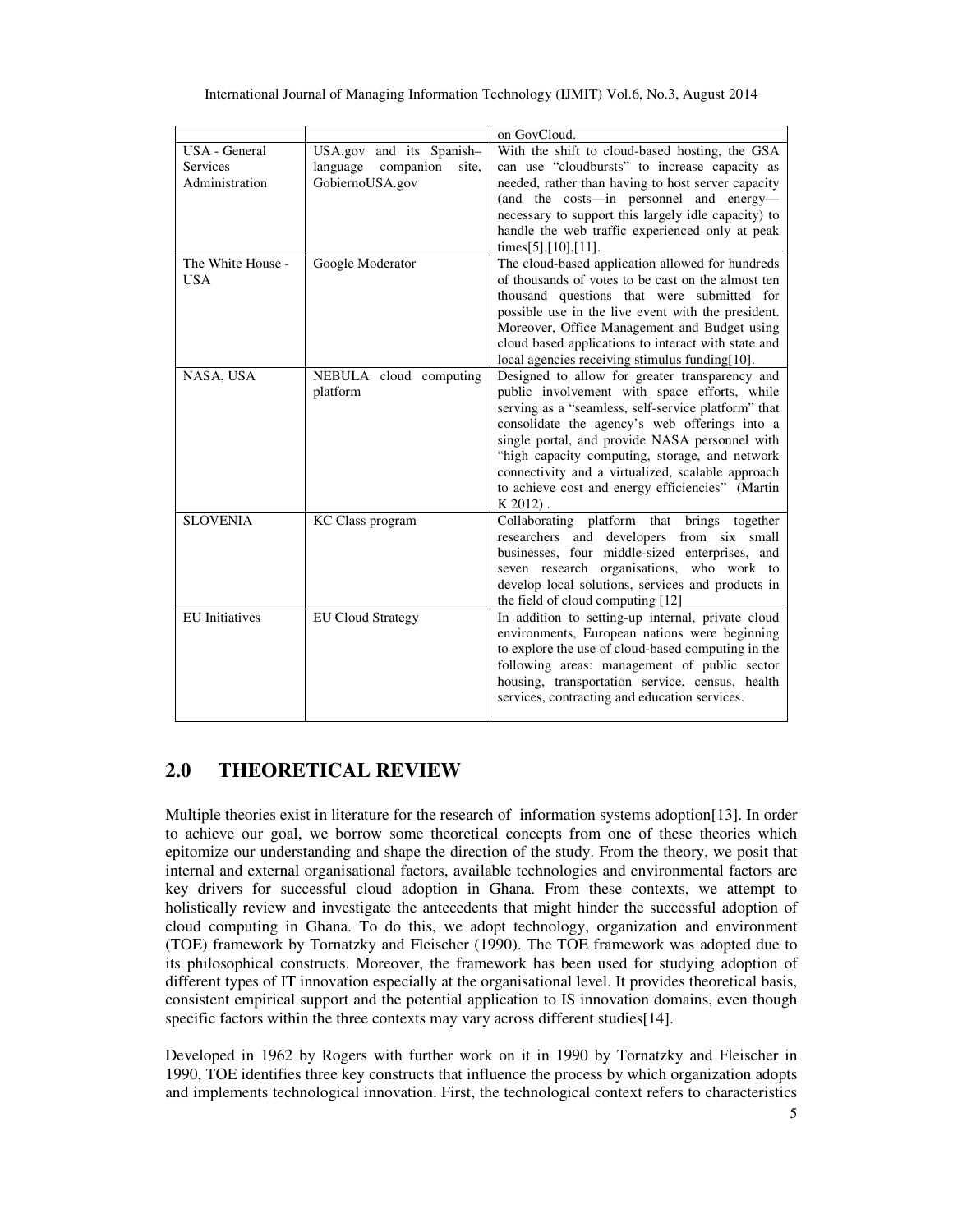of the technologies which are available for possible adoption by the organization, and the current state of technology in the organization. This current state of technology can be expressed in both

material (e.g., equipment owned by the organization) and immaterial (e.g., methods currently in use). Second, the organizational context; this consists of the organization's structure, presence of innovation–enabling processes such as informal communication and strategic behaviour of top management, slack resources, and the size of the organization. Third, the environmental context combines elements such as market structure, the external support available for adopting new technologies and government regulations. These elements interact with each other to influence technology adoption decisions[15]. Although, many important issues involves in the theory, this research chiefly focuses on the discussion about the key variables influencing technology adoption.



Figure 3: TOE framework (Tornatzky and Fleischer 1990)

Several authors have used the framework to study different IT adoption strategies. The following examples exist in literature: [16], [17], [14], [18] and [19]. Although it has primarily been used to study adoption of technology and/or innovations, it does not provide concrete model describing the factors that influence the organizational adoption decision; it rather provides taxonomy for classifying adoption factors in their respective context [15]. The model therefore encourages the researcher to take the broader context in which innovation takes place into account why applying it.

#### **2.1 METHOD**

Using a semi-structured interviews we explore the challenges agencies could encounter should they decide to adopt cloud computing. The interviews were conducted with key IT personal across twelve public (state funded institutions). They are made up of three government ministries, three public universities, three regional hospitals and three district assemblies located in three different regions in southern Ghana. These are institutions which annual budgets are financed by the central government. This means, the decision to adopt or not to adopt cloud models with the exception of the universities might have to get an approval from the sector minister. Thirty-six personnel took part of the study. Interviews were one-on-one. Each interaction session was preceded with an overview of cloud computing, the purpose of the study and clearly defined study expectations. Those involved in the discussions were IT managers, Director of IT, Head of IT and Head of System. With the exception of the Directors of IT who was found to report directly to the respective sectors' minister, the rest have the same functions with different titles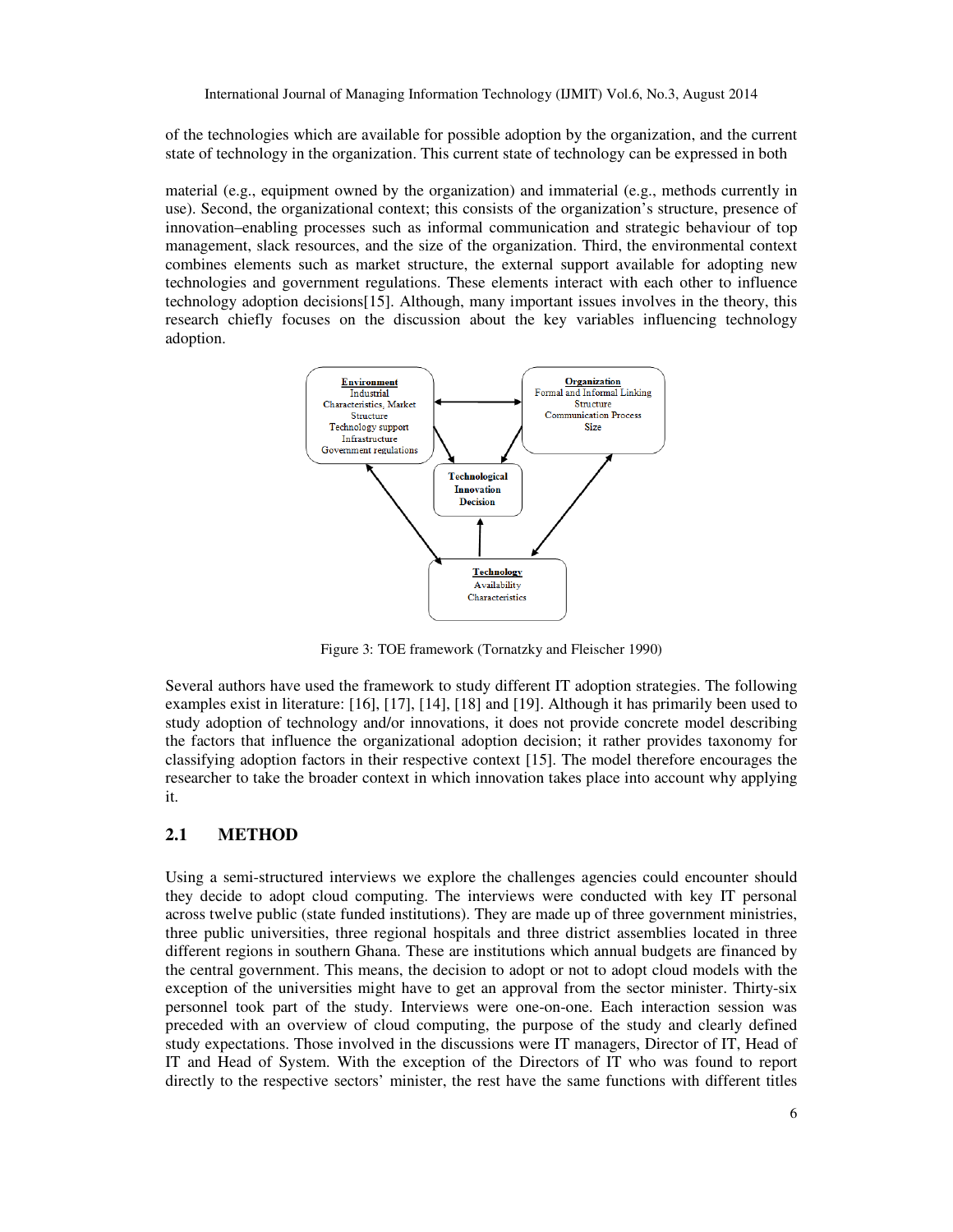per functional documents reviewed. This was however different at the universities. The study data is analysed using MS Excel Macro scripts.

Guided by the theory, our focus of discussion was to ascertain and understand the environmental, organisational and technical challenges that might hinder the institutional adoption of cloud computing. We defined 'challenge' as any technical, operational, social-economic and environmental antecedents that may hinder successful adoption of cloud computing by these agencies. The details of the result are the subject of the next section.

## **2.2 RESULTS**

With the exception of the district assemblies, all other institutions visited had well structured IT infrastructure consisting of Database Systems, Networks and Data communication tools, Software and well trained IT staff. What was visibly missing among all but two institutions, were IT user policy, data protection and confidentiality agreement, service level agreement and overall institutional IT policy framework. About 95% of the IT resources reviewed have no documentations covering their operations and most users don't have adequate formal training on how to use techie tools that they use for their day-to-day operations.

Over 55% percent (21/36) of those interviewed had heard of cloud computing but their agencies have no immediate plans to migrate their services or operations to clouds. The three public universities have implemented google(g)mail (SaaS) but were not sure or ready to add other cloud services. The entire respondents had not discussed the issue in their last or the current budget and they have no immediate plans of adopting or implementing cloud modules. Having explained the cloud concept, we asked participants to rank factors that might influence their organisation's cloud adoption using the following factors as exist in the study's framework (Technology, Organization and Environment). The chart below (figure 3) shows their responses.



Figure 4: Institutional Drivers for Cloud Adoption

Using the response above, we developed the following follow-up questions to understand the top challenges or inhibitors of each of the above drivers. First, what do you believe are the top technical challenges or concerns your agency faces in adopting cloud computing?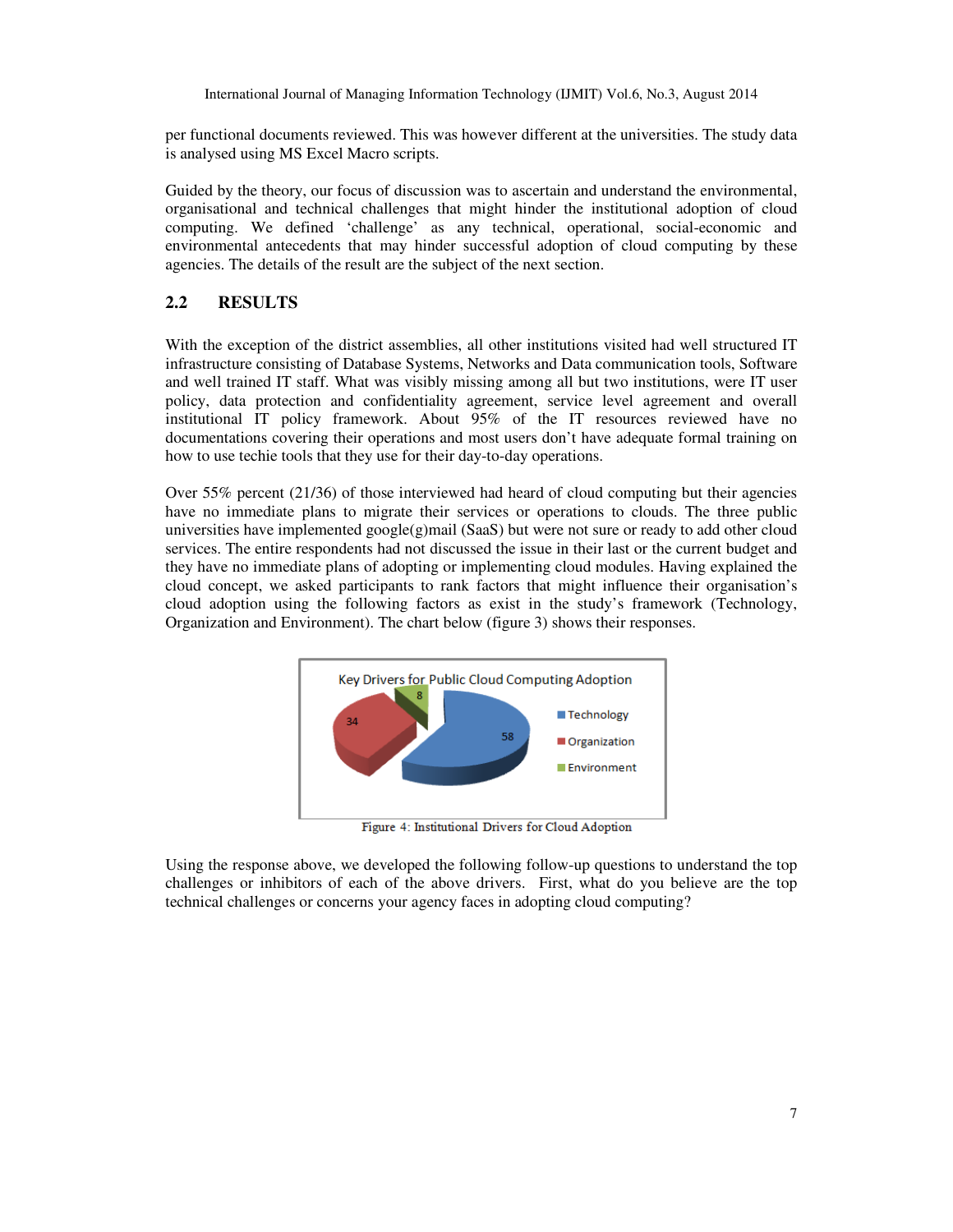

Figure 5: Top technical challenges of adopting a cloud environment

Second, what do you believe are the top institutional challenges or concerns your agency faces in adopting cloud computing?



Figure 6: Institutional barriers to public cloud adoption

Third, what do you believe are the top environmental challenges or concerns your agency faces in adopting cloud computing?



Figure 7: Environmental barriers to public cloud adoption

Inferring from figure 7, we generate the eight-factor concerns considered to be the key inhibitors to government cloud adopting in the study context (figure 8). The next section discusses our findings.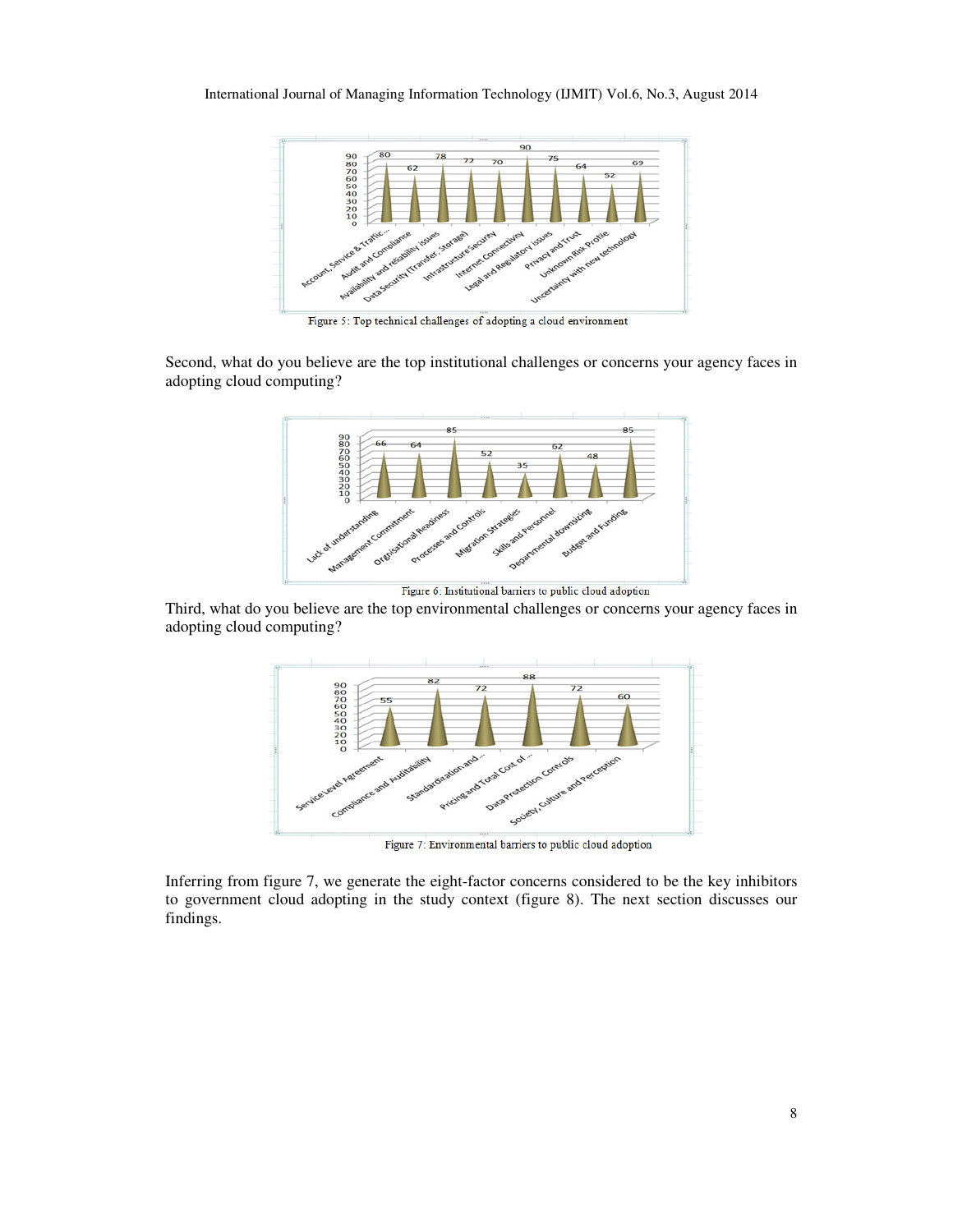

Figure 8: Challenges of public cloud adoption

In the next section, we provide detailed discussions of the above concerns and provide our eightpoint strategies to address them.

#### **2.3 DISCUSSION**

Most of the challenges of government cloud adoption relate to its apparent newness and the relative underdevelopment of the marketplace for cloud services,[20]. At the national level,

information is the lifeblood of government, for this reason, decision to manage information can have far-reaching political, social, and economic considerations. Cloud computing has been welcome as a new model capable of helping government manage its information resources. Despite the ever increasing interest of cloud computing in the public sectors across the globe, various factors continue to slow down its migration, and in Ghana the situation is not different. We provide below the discussions on the key challenges that potentially create barrier between adopting and adopters.

**Cost of migration -** According to the survey, the key performance indicators include those relating to cost, productivity, and revenue in most public agencies in Ghana. In the finance ministry, the concern was to cut down the cost of operations and how cloud could help improve revenue generation. Nearly 85% of our respondents mentioned cost associated with cloud adoption as a key determining factor. The costs associated with cloud adoption include (but not limited to) building new technology and security infrastructure that are cloud compatible and redesigning existing ones, training and retraining, institutional realignment, policy and standards formulations in addition to the cost of cloud services which in most cases are not known until the services have been consumed. It was not surprising, when we spoke to one sector Minister about cloud adoption in his ministry, his first reaction was "Yes, I know cloud computing is good but who is going to fund its implementation?"

**Security and Data Sovereignty -** The major critiques against public cloud adoption to date, has been the issue of security, privacy and trust ([21], [6], [22], [22], [23], [24], [25],[26]). Government has an onus to protect citizen data and ensure availability of critical infrastructure such as power, water, health, communications, and banking. This might not relate to only data owned by government but those entrusted to her by others. Over 80% of our respondents mentioned the issue of security and privacy as the major concern for government cloud adoption. Besides, most studies relating to the subject, do mention security, trust and privacy as majors concerns for both public and private adoption. A survey conducted by department of Economic and Scientific Policy under EU, 63% of government CIO consider security and privacy as the major concern for public cloud adoption. Report by KPMG on public cloud adoption across Europe, America and Asia Pacific indicates that, security and privacy concerns are the most significant barriers to public sector cloud adoption.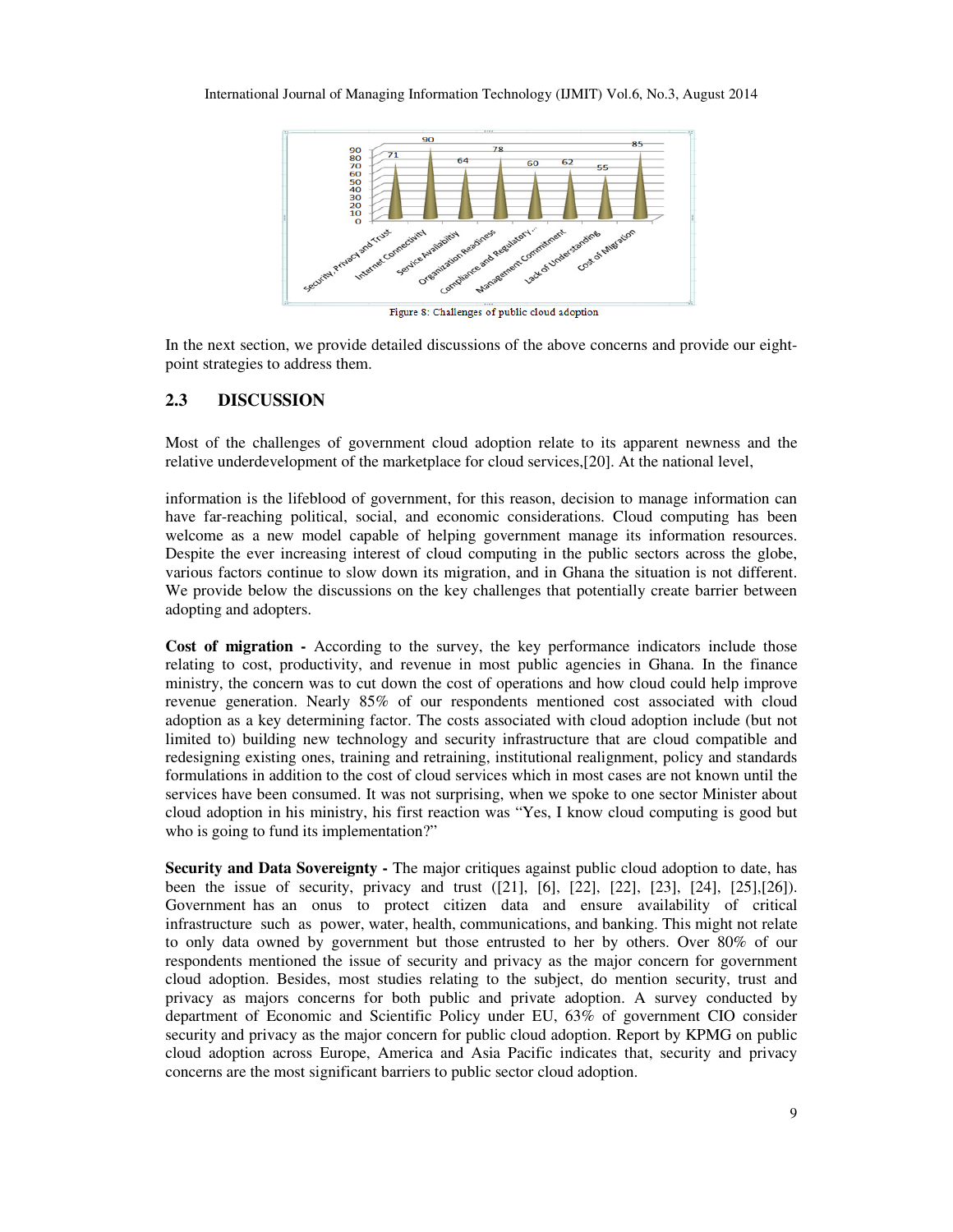Equally important is the impact of data storage on national sovereignty. This is because most CSPs have storage servers in multiple countries sometime far away from their regional boundaries. Whether cloud services are provided on or offshore, governments will need the assurance that sovereignty is not threatened, especially, where overriding effect of laws in the jurisdiction of CSPs application or data storage. Public managers are also concerned about challenges in preserving the integrity or privacy of government information held offshore and in having it repatriated, if required, in instances of natural disaster, political instability, civil or industrial unrest, criminal activity, terrorism, or any instance of "casus fortuitous". Data security risks arising from cloud computing relate to: 1) an increase in threats to data confidentiality, integrity and accessibility due to the concentration of data on common cloud infrastructure, 2) loss of control and governance by organisations using cloud services, 3) and an increased risk of data interception in authentication and transmission procedures that are mostly hidden from CSCs.

**Privacy** - Privacy in cloud environment is the ability of a user or a business to control what information they reveal about themselves over the cloud or to a cloud service provider, and the ability to control who can access that information[27]. This is an important issue for cloud computing users and most importantly Government, both in terms of legal compliance and user trust. This needs to be considered at every phase of design and implementation. Cloud

environment is beset with complex privacy and confidentiality issues due to lack of appropriate laws that block users from information disclosure to the cloud providers or other cloud users. Government may not be interested in sharing her information but such information may be already placed in the cloud and this may lead to adverse impacts on their services and sometimes the state as a whole. Privacy and data protection laws (regulations of EU countries and US Safe Harbour Program), require knowledge of where data is stored at all times but these laws are not known to exist in Ghana, making it almost impossible for Government to protect itself in case of breach by CSP or other CSC.

**Internet Connectivity-** Virtually all Cloud deployment services are assessed over the internet using hypertext transfer protocols (http). Any agency planning to adopt cloud must ensure reliable and stable internet connectivity and accessibility not only to the agency but its service consumers. Indeed, universal connectivity is a panacea for successful cloud adoption and cloud usage. Available statistics show that nearly 85% of Ghanaian population don't have access to reliable and stable Internet both at home and public offices. Besides, Ghana as a nation has not done much in digitizing public services. Most countries that have adopted cloud services have long had digital services making the migration quite easier and faster. E-government services in Ghana are still not matured [28]. Out of the thirty-six public institutions observed only three (less than 8%) of them have some kind of e-services. The graph below shows population per internet usage  $(\%)$ in major economies that have adopted cloud services compared to that of Ghana (coloured).



Figure 9: World Internet usage statistics (source: http://www.internetworldstats.com/stats.htm)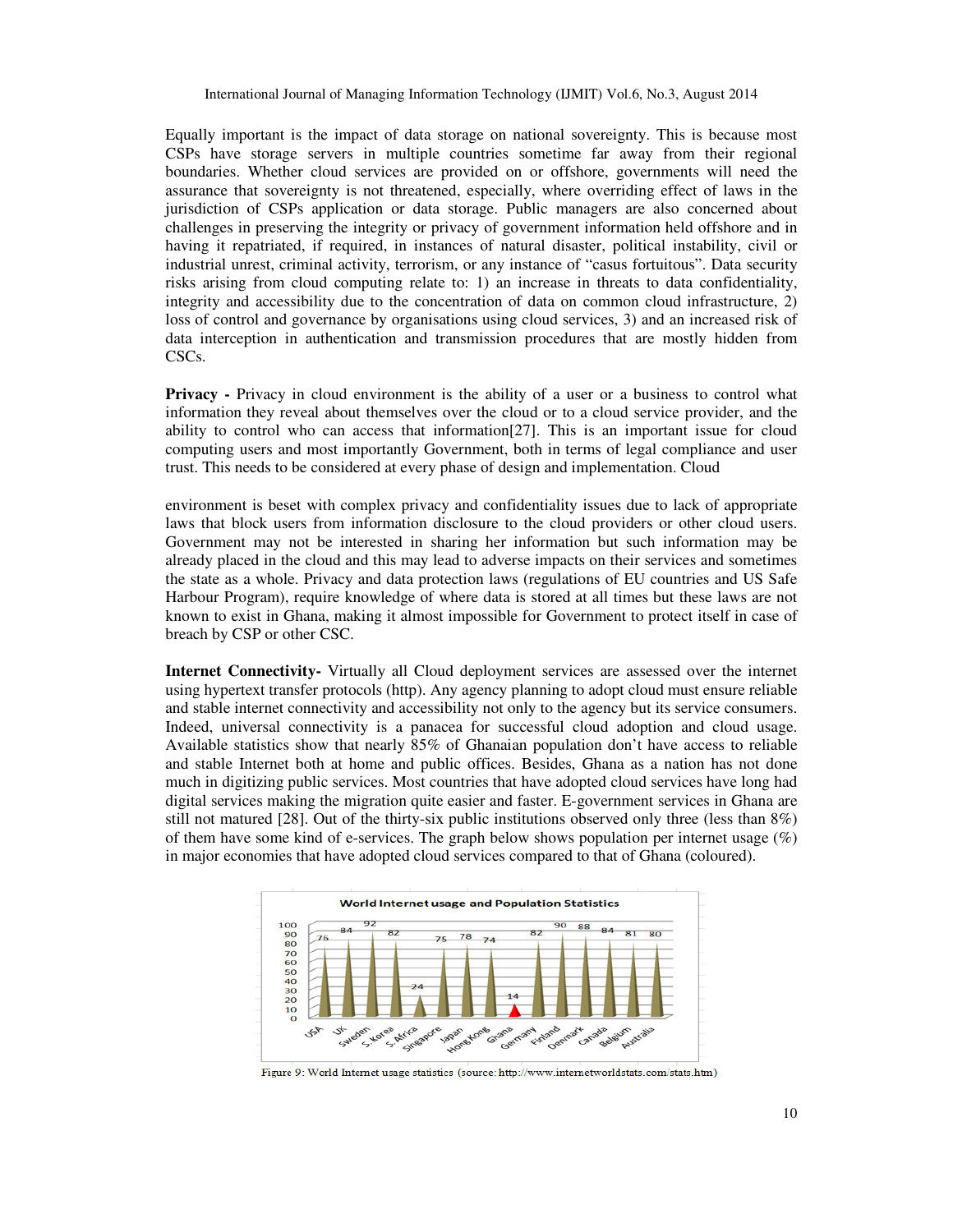**Institutional Readiness -** Cloud migration requires that certain basic services be cloud ready, up and running. E-government services, government data centres and digital service are but few examples. These services pave way for smooth cloud migration. Only three out of thirty-six  $(8\%)$ of the agencies observed have their e-services working perfectly. Though government over the years has managed to improve its LAN and Internet connections, this infrastructure development are mostly found at the regional capitals especially in the national capital, Accra. Studies have shown that, organisations that have successfully migrated to cloud environment, did build on existing digital or e-services and well managed data centres. Cloud migration requires institutional re-alignment. It requires administrative, operational, cultural and managerial reforms including training and retraining. In Ghana, public organisations are beset with bureaucratic processes. General perception was that, digitization is a panacea for institutional downsizing especially for most system and network administrators who feel threatened should government adopt cloud.

In a related development, nearly 89% of the leaders and administrators interviewed stated the issue of funding. The concern is that, in Ghana most government agencies get their budget approved from the Ministry of Finance which in most cases approve institutional expenditure. For this reason any project they intend to finance must get approval from the ministry making it difficult to implement cloud project on their own without financial tussle from the ministry of finance.

**Business Continuity and Service Availability - A key selling point to cloud computing has been** the potential for 100% non-interrupted availability to the customer. For large vendors and most essential government services, maintaining 24/7 up time is crucial to businesses and the citizens in general, as customers demand no less to support their mission-critical efforts. Outages do occur, and can be unexpected and costly to a customer [21]. Concern was whether CSPs will have adequate capabilities and effective business continuity plans (BCP) to handle emergencies and disaster situations. This makes some wary of cloud computing. Though existing cloud services have set a high standard in this regard, records show however, there have been instances where cloud services have gone down making the concern a legitimate one. Most government agencies depend on reliable data for their day-to-day operations. The absence of such data brings government business to a halt. Table 3 shows recorded outages for Amazon Simple Storage Service (S3), AppEngine and Gmail in 2008.

| <b>Provider</b> | <b>Services</b>                                         | <b>Duration</b> | Date     |
|-----------------|---------------------------------------------------------|-----------------|----------|
| AWS             | S3: authentication service overload<br>leading to       | 2 Hours         | 15/02/08 |
|                 | unavailability (Siegele 2008)                           |                 |          |
| AWS             | S3: Single bit error leading to gossip protocol blow up | 6-8 Hours       | 20/07/08 |
|                 | (Armbrust et al. 2010)                                  |                 |          |
| AppEngine       | AppEngine<br>partial<br>outage: programming<br>error    | 5 Hours         | 17/06/08 |
|                 | (Paquette, Jaeger, and Wilson 2010b)                    |                 |          |
| Gmail           | Site unavailable due to outage in contacts system       | 1.5 Hours       | 11/08/08 |
|                 | (Canedo et al. 2012)                                    |                 |          |

**Standardization, Legal, Compliance and Audit -** Cloud standards are an agreed-upon approach to ensure interoperability, so a customer can take data, tools, applications, virtual images, etc., and use them in other cloud environments with minor rework in case provider's system goes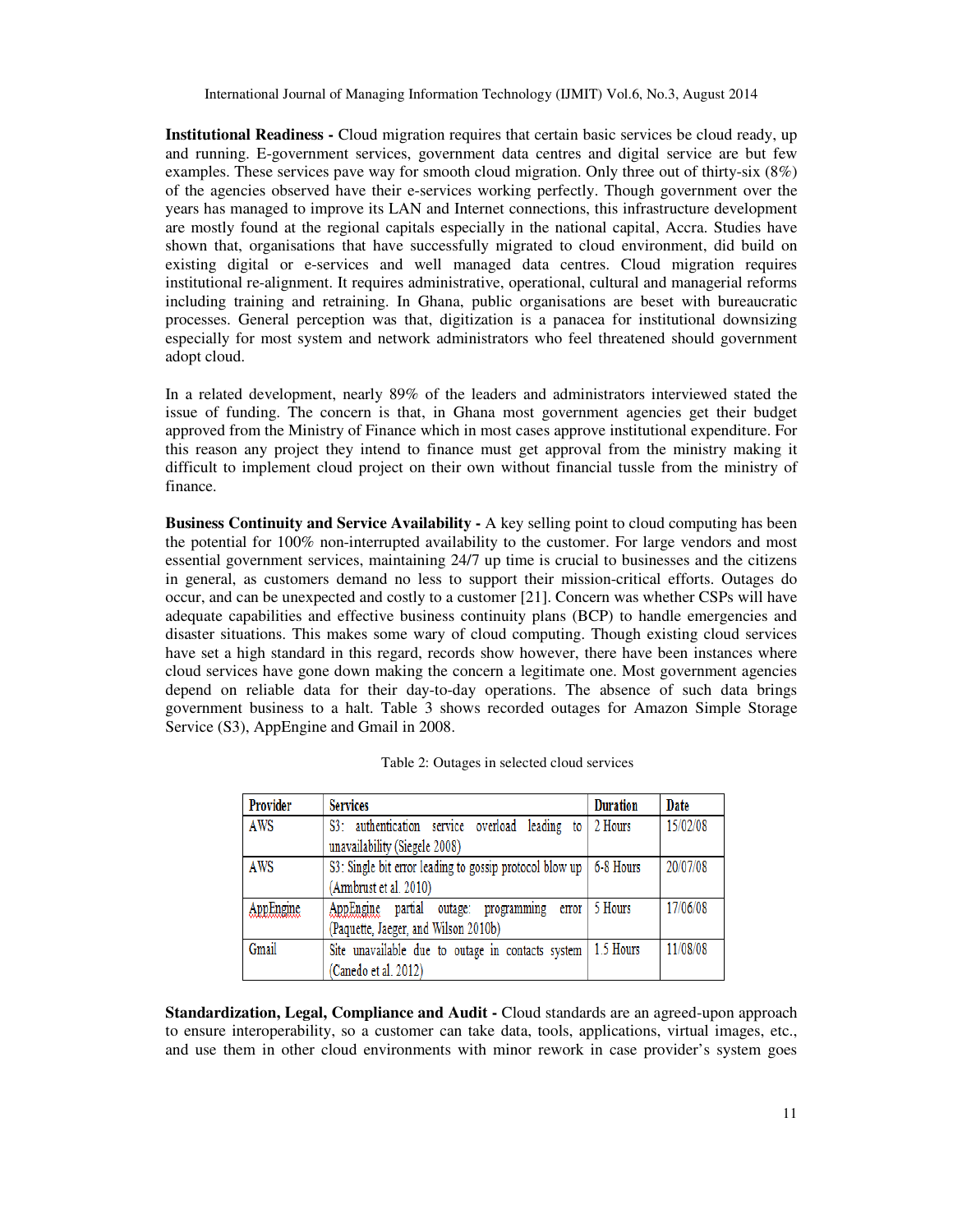down<sup>1</sup>. Standards and policies regulating cloud computing have been a great concern to date. Equally challenging, is the legal requirement with respect to trans-border information flow relating to cloud adoption. The following legal questions need to be answered to clear the doubts and concerns on legal and governance issues: what kind of liability will a company that provides cloud services expected to assume in the event that there are serious outages? What are the requirements with regard trans-border information flow? What are the minimum criteria for service termination (including data, asset return, data privacy, destruction and migration) in a contractual arrangement? Another thorny issue related to the cloud may be electronic surveillance, particularly when it spans international borders[29]. In the United States, citizens are protected by the constitution against unreasonable search and seizure. In most cases, the police must get a search warrant to examine data on someone's home computer. It is not clear if the same data is protected when backed up in a data centre in the Cloud, particularly if that data centre is in another country[29]. It is even less clear how and when intelligence services in Ghana can access data stored in the cloud for security and protection purposes.

# **3.0 THE WAY FORWARD**

No organization wants to spend time, money or resources needlessly. When it comes to cloud computing, the same is true – organizations do not embark on cloud strategies just to have a

"Cloud". It is critical therefore to understand the driving factors behind such a move and whether it is a standalone activity or part of a more transformational move toward delivering IT as a service. Agencies must assess and re-assess themselves if they are cloud ready. Below is our seven-point migration strategy for government cloud adoption in the context of the study.

**Education, Training, and Engagement -** Adopting any technology must begin with learning the basics of the technology by attending seminars, networking, talking with vendors and other institutions that have the experience. Given that cloud computing represents a new paradigm in information technology, it will be important for technology and knowledge transfer to occur—the "techies" in and outside of government will need to go the extra mile to educate and inform the "non-techie" policymakers (agency executives, staffers, and lawmakers) as to the merits and value of cloud computing[6].

Government should collaborate with universities to expand their courses and revise their existing curricula to build knowledge and skills needed in cloud computing. They should seek the support of cloud service providers to offer short courses for industry, government and university researchers on cloud computing, including its data-parallel programming, virtualization and big data models. Where possible, government should negotiate internships and exchange programs for fresh graduates and newly recruited IT staff as a form of re-training. As it is being done in the Pacific Northwest of US, the engagement should include colleges, the military and other training institutions. Besides, both technical and non-technical IT personnel should be retrained, encouraged and/or supported to take certifications in cloud computing and other related programs to build local capacity.

**Institutional Assessment -** Cloud computing is a new way of managing IT infrastructure. It is not a magic wand. Adopting it, impacts on the organization's operations and processes. Organisations that have successfully adopted it have had existing structures and services that were cloud compatible which facilitated the migration. IT managers should conduct an overall IT cloud-readiness assessment to determine if their organization have services, data and applications that could readily move to a cloud environment. The assessment will help

 $\overline{a}$ 

<sup>&</sup>lt;sup>1</sup> EU Directorate General for Internal Policies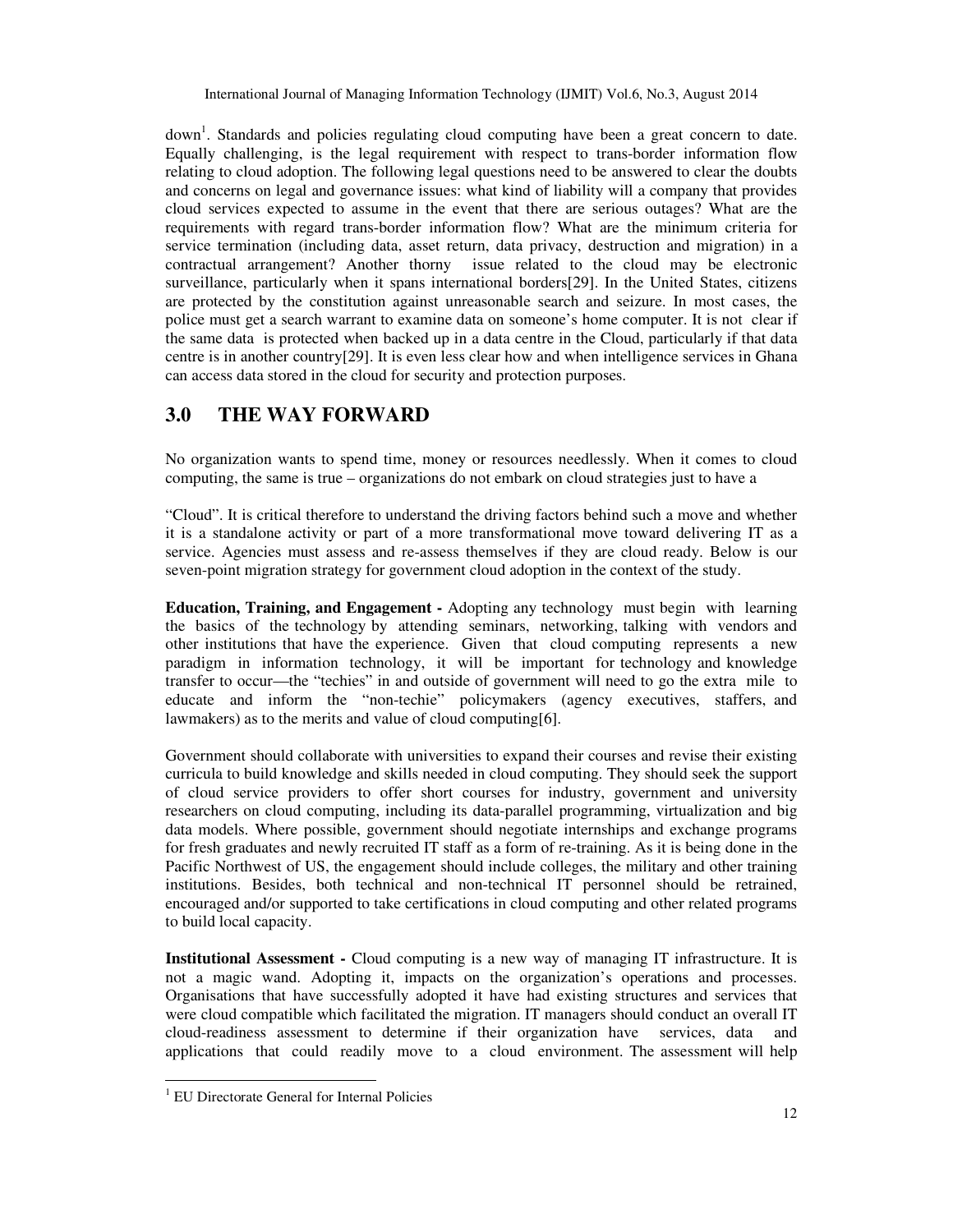establish which services, data and applications can - and cannot be housed in any form of cloud environment. In doing so, they will discover a definite field of "cloud-eligible" and "cloud-ineligible" data and applications[30]. Equally, agencies must ensure they have personnel with the right skills and experience level for successful move to the cloud. Internal staff must be assessed of their current roles and responsibilities, change management needed, and how well current skills will map to the cloud model being designed or implemented. The organization network capability must also be assessed to test its capability of supporting additional network traffic that will result from assessing applications over cloud environment.

**Security Risk Assessment -** As with adoption of new processes or technologies, there exist some associated risks. As we stated above, security, privacy and trust issues have been suggested and documented to be one of the major risks to cloud adoption. However, cloud providers and endusers are increasingly working together to use cloud in ways that actually enhance the ability to manage key risks in areas such as trusted platforms, data privacy and security. In short, says Ian Gravestock, "Government agencies should be aware of risks, but they should not be using the mere existence of risk as an excuse for doing nothing" in [30]. IT managers should ensure their IT and security infrastructure has been tested and verified to be cloud compatible. They should conduct security risk impact assessment for the services and information they intend to move to the cloud environment. It is suggested, IT managers must be retrained on cyber security issues and be abreast of the threats in cloud environment and cyber infrastructure in general. Moreover, users must ensure to have secured authentication protocols. Other non-technical solutions such as awareness creation, provision of IT user acceptability policies and safety cultural practices should be encouraged across government agencies.

**Universal Connectivity (broadband) -** All Cloud deployment services are internet dependent tunnelling through hypertext transfer protocols (http). Successful cloud adoption strategy must ensure reliable and efficient internet connectivity and accessibility to both the institution and the end-users. Government agencies must build and ensure local and wide area networks are well connected and are compatible with cloud architecture. Government could liaise with National Communication Authority (NCA) and perhaps with the Commonwealth Department of Broadband Communications and the Digital Economy to review existing broadband pricing and policies of providers to ensure that unnecessary impediments to the uptake of cloud computing are minimised. In particular, ensuring internet prices do not increase the cost of users accessing cloud services.

**Infrastructure Setup for Cloud take-off -** Cloud computing is a network centric application with storage, information processing, multi tenancy and virtualization technologies being the key backbone. Government must invest in new networks infrastructure and improve the existing ones. Government can partner with local network providers and major partners in the industry (Amazon, IBM, Microsoft and google) to build data centres and reliable energy source that is capable of supporting the centres. Network and security infrastructure must be secured, tested and verified to be cloud compatible. Lack of integration between networks makes it difficult for organizations to combine their IT systems with the cloud and realize the gains from the technology. Organizations need to automatically provision services, manage virtual machine instances, and work with both cloud-based and enterprise-based applications using a single tool set that can function across existing programs and multiple cloud providers[31]. Government could liaise with the Open Grid Forum, an industry group, which is working on the Open Cloud Computing Interface, which provides an API for managing different cloud platforms.

**Regulations, Accountability and Standardization - C**loud standards are an agreed-upon approach to ensure interoperability, so a customer can take data, tools, applications, virtual images, and more, and use them in another cloud environment with minor rework or in case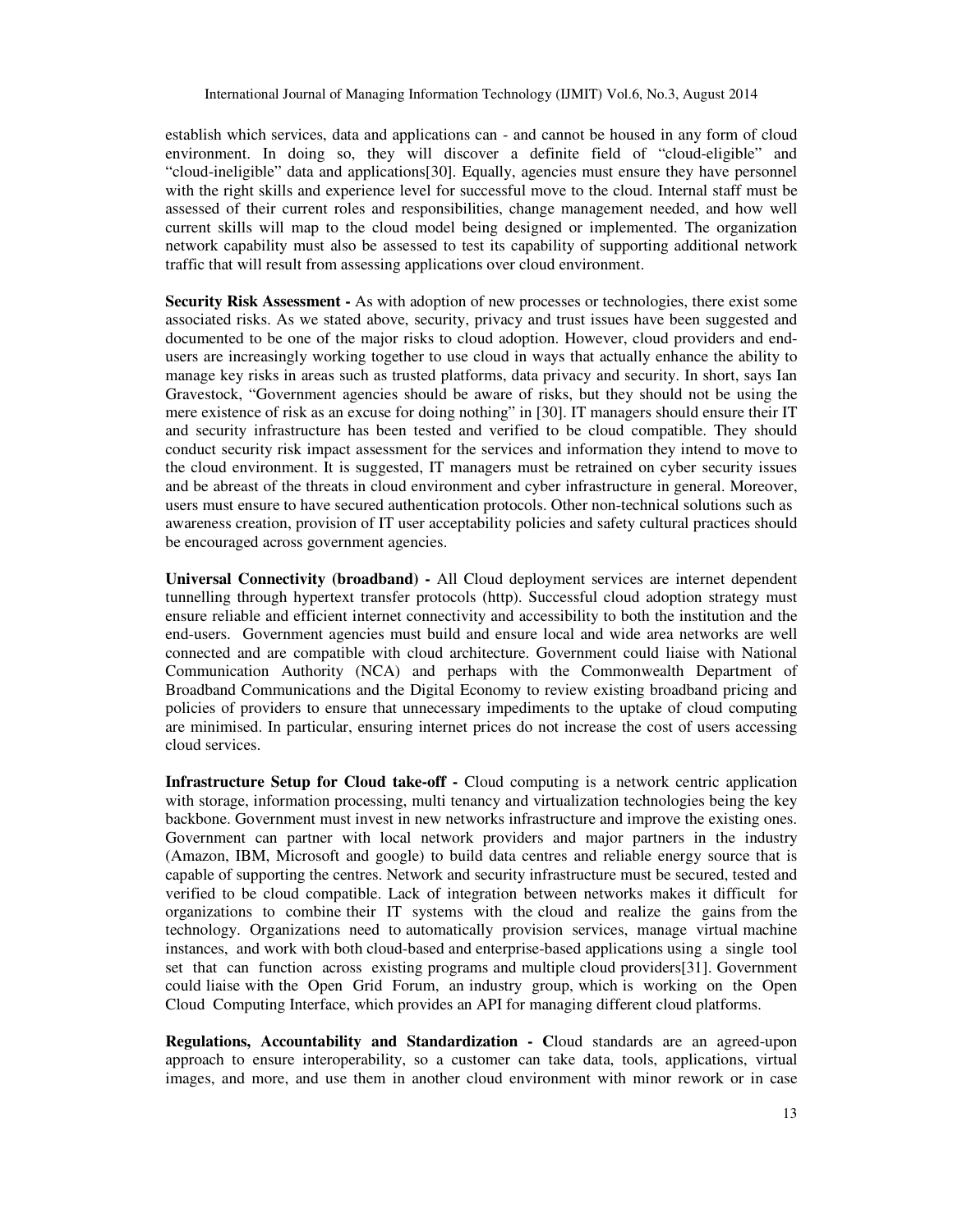provider's system goes down [32]. Standards and policies regulating to cloud are major concerns of cloud adoption to date. The issue has been discussed on several platforms and other international forums. These however, can be addressed by establishing a new taskforce to review the adequacy of current regulations, standardization, and legislation and identify what steps are needed to be taken to ensure a supportive regulatory environment in Ghana. Local taskforce could liaise with other international bodies such as National Institute of Standards and Technology (NIST), Cloud Security Alliance (CSA), Federal Information Processing Standards (FIPS) and the European Network and Information Security Agency (ENISA) for support and guidance. Regarding service level agreement (SLA), government should engage with CSPs to determine their business continuity and disaster recovery plans. These should be factored into government cloud migration strategies. Besides, the contracting process, the degree of flexibility (contract length, scope and coverage, liabilities, indemnifications and policies) regarding cross border data migration need to be discussed with CSP.

**Cloud Piloting -** Concluding, IT managers should pick one area, a process or one specific project to "cloud pilot" and assess their ability to manage and bring such project to fruition using internal resources where possible. This can also be used to test the capability and efficiency of cloud provider should managers decide to use public cloud for the pilot process. For government, it is recommended to start with locally built private cloud for data and time sensitive resources. Less sensitive and more general services could be piloted with either hybrid cloud or public cloud**.** IT managers can use this time to roll-out their cloud migration strategies by gaining buy-in from

both organizational leadership and IT staffers. The trial period can be used to communicate to both internal and external stakeholders as to the goals, progress, and costs/benefits of the project. This is where the cloud goes from being a test effort to become a mainstream, in the way the agency manages its data, operations, services and its people in the new cloud environment.

# **4.0 CONCLUSION**

We should all think of what we do on the Internet on a daily basis. We check mails, "social networking – Facebooking, once, twice,…ten times a day and now Twittering", and the like. We post and view photos (selfies), we store files online (dropbox, Google drive, etc.) Yes, there can be real work done as well, creating documents, spreadsheets and presentations entirely online. Indeed, a lot of people are in the cloud yet they are not realising it. Cloud computing has come to stay. It is already at work today reducing operating costs, in some cases substantially. They are enabling optimization of asset utilization and flexibility in both the scale and scope of IT services and hardware<sup>2</sup>. Many government agencies are exploring a host of new services and are interactions with other groups within government as well as citizens[6]. Cloud computing is set to change (if it has not done that already) how IT systems are deployed both in business and in government because of its apparently cheap, simple and scalable nature. The question isn't whether government will migrate to cloud or not, but how far and how fast will it go?

The main concerns about adopting cloud services are security, privacy data location, universal connectivity, applicable law and jurisdiction over data and uncertainty about the cost of migration as this study has shown. It also appears that most organisations lacked a full understanding of the complexity of cloud computing including inadequate IT and security infrastructures for cloud take-off. Having identified what cloud is and its key characteristics, the benefits, adoption inhibitors and the way forward of adopting cloud, further research work is needed to establish clear strategies to overcome adoption inhibitors in the case of Ghana. Moreover, government should partner with key stakeholders to strategise and develop workable solutions to address the

 $\overline{a}$ 

<sup>2</sup> http://www.kpmg.com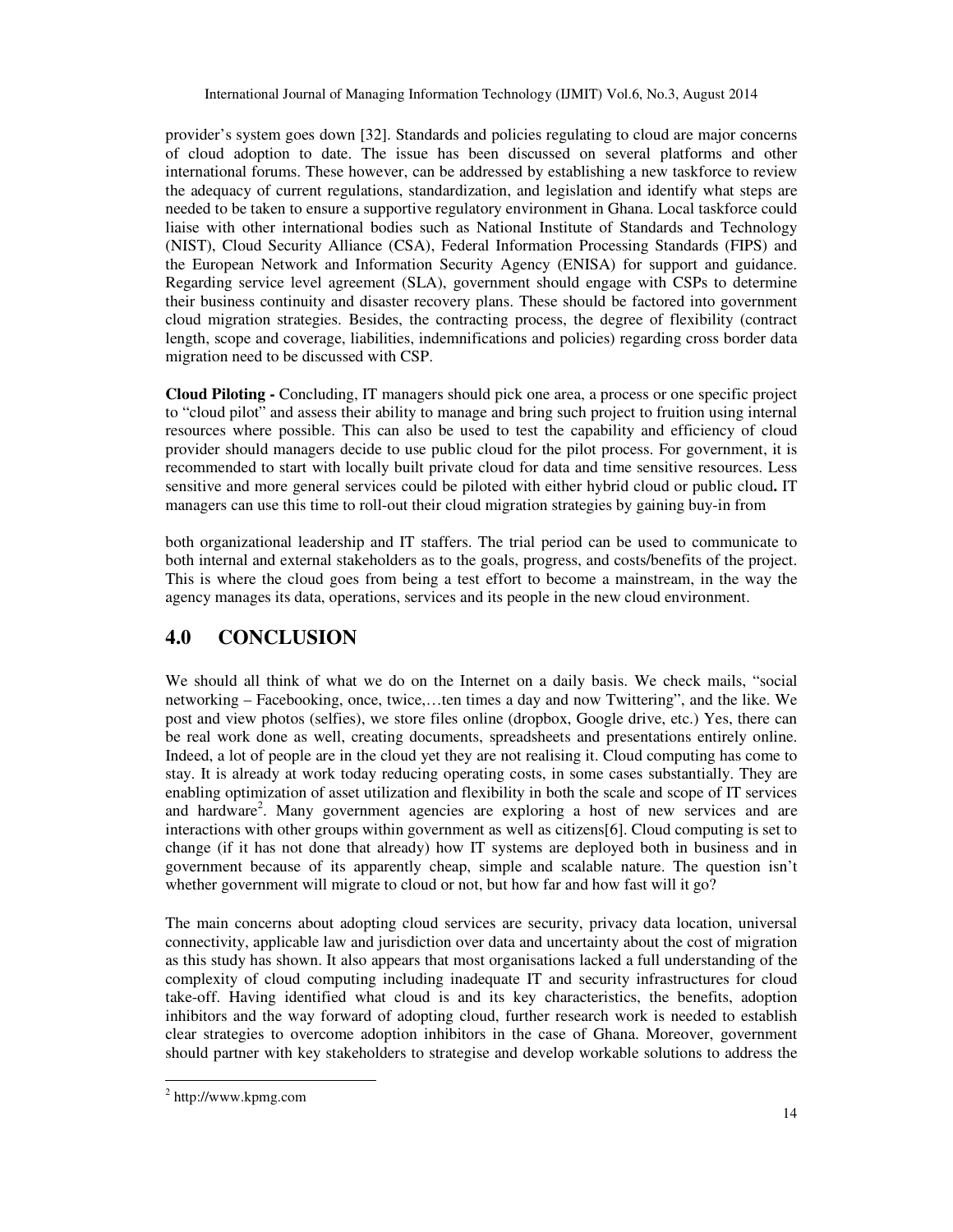challenges identified in this study. Finally, we provide figure 10 below as the general overview of the cloud environment as discussed in the study.



Figure 10: Overview of cloud environment

## **ACKNOWLEDGEMENT**

The authors would like to send our appreciation to the Directors, IT Managers and especially all the personnel who took part in our interview sections. We would also like to thank Professor Knud Erik Skouby of CMI, Aalborg University, Associate Professor Gamel Wiredu at School of Technology GIMPA and Ruth Ayanful-Torgby of Ghana Health Service & Nuguchi Momorial Institute for Medical Research, Ghana for your comments and reviews. Finally, the comments from two anonymous reviewers are very much appreciated.

## **BIBLIOGRAPHY**

- [1] S. Paquette, P. T. Jaeger, and S. C. Wilson, "Identifying the security risks associated with governmental use of cloud computing," Gov. Inf. Q., vol. 27, no. 3, pp. 245–253, 2010.
- [2] P. T. Jaeger, J. Lin, and J. M. Grimes, "Cloud computing and information policy: Computing in a policy cloud?," J. Inf. Technol. Polit., vol. 5, no. 3, pp. 269–283, 2008.
- [3] A. Khajeh-Hosseini, D. Greenwood, and I. Sommerville, "Cloud migration: A case study of migrating an enterprise it system to iaas," in Cloud Computing (CLOUD), 2010 IEEE 3rd International Conference on, 2010, pp. 450–457.
- [4] P. Mell and T. Grance, "The NIST definition of cloud computing," Natl. Inst. Stand. Technol., vol. 53, no. 6, p. 50, 2009.
- [5] F. Gens, M. Adam, D. Brandshaw, and C. A. Christiansen, "Worldwide and Regional Public IT Cloud Services 2013-2017 Forecast," International Data Corporation, Market Analysis 38, Aug. 2013.
- [6] D. C. Wyld, "THE cloudy future of government IT: Cloud computing and the public sector around the world," Int. J. Web Semantic Technol., vol. 1, no. 1, pp. 1–20, 2010.
- [7] P. Black, T. Byron, F. Caio, and A. Chitty, "Digital Britain," The Secretary of State for Culture, Media and Sport and the Minister for Communications, Technology and Broadcasting, United Kingdom, London, United Kingdom, Parliamentary Report, Jun. 2009.
- [8] Finish Cloud Software Program, "Cloud Software (Finland) Guide," 2013.
- [9] L. Boch-Andersen, Cloud Help the City of Madric stay Green, one tree at a time. 2011, p. 1.